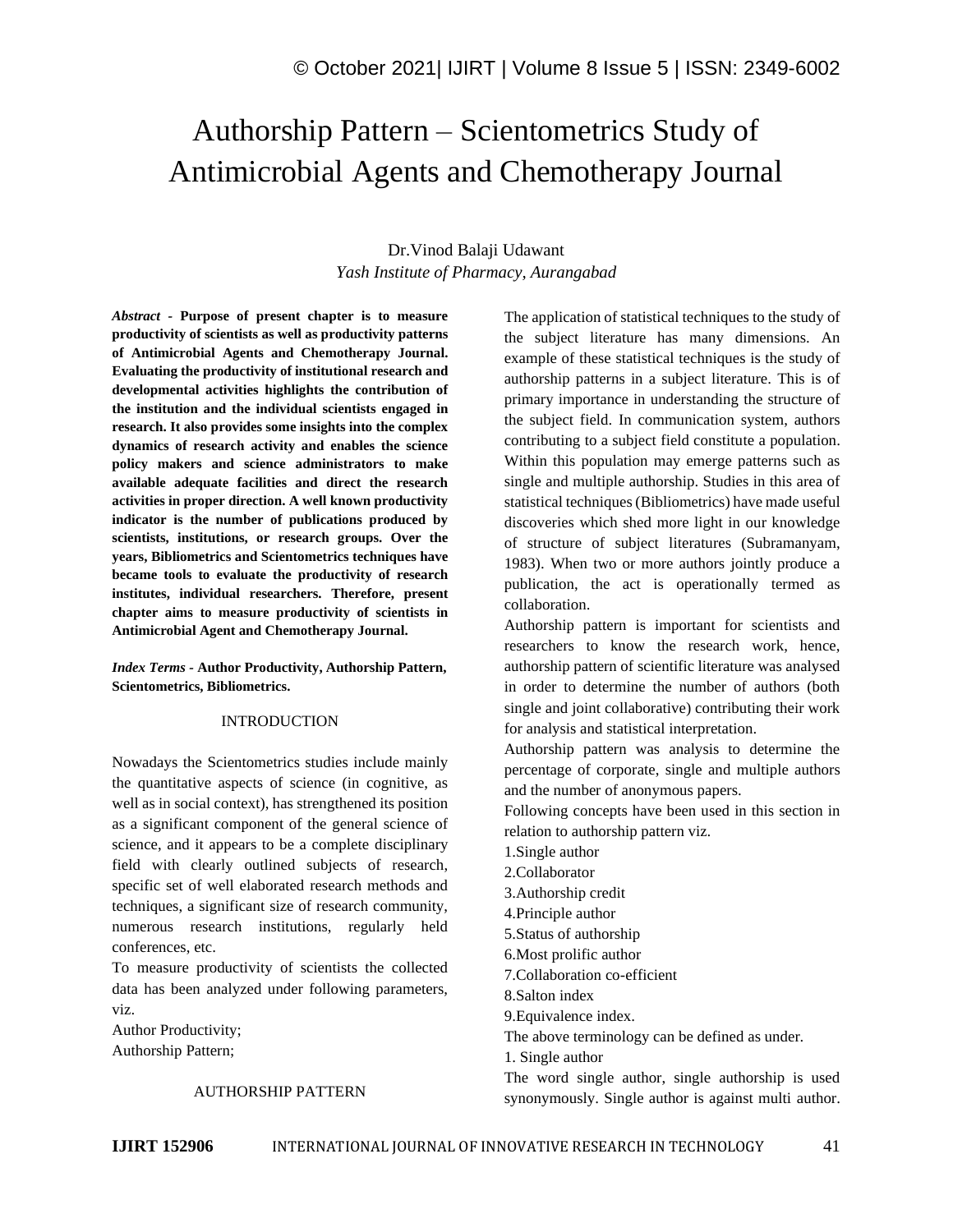Single author means an author who writes an article in journals or periodicals or writes a book and expresses his own views is called single author.

#### 2. Collaborator

Collaborative research is one of the characteristics of modern science. "It can apparently be measured adequately from multiple authorship of papers". There have been a number of studies which analysed and interpreted the trends in multiple authorship, thus indicating the trend towards collaborative research in different disciplines of Science and Technology.

3. Authorship credit

The credit given to each author of a collaborative paper. Normally each author figuring in a collaborative paper gets one credit regardless of the position as first or last in the byline.

#### 4. Principle author

The common author among the authors forming a collaborative group. (Munnoli and Kalyane, 2003).

5. Status of authorship

The position of the author, i.e. first, second, third, etc. sequence in the byline of a paper. (Munnoli and Kalyane, 2003).

It is assumed that the first author plays a major role in a research project. Where international collaboration exists, Indian researchers shoulder different responsibilities in each case of collaboration, such as a team member or as a team leader. Mostly, a team leader holds the position of the first author in the research output and team members hold the subsequent position.

6. Most prolific Author

Most prolific author is a collaborator of a principal author, but he produces more publications than the other collaborators.

7. Collaboration co-efficient

The terms collaboration coefficient and degree of collaboration are used synonymously. The degree of collaboration was defined as the ratio of the number of collaborative research papers to the total number of research papers in the discipline during a certain period of time (Rana and Agarwal, 1994). The extent of degrees of collaboration in research is measured with the help of the formula derived by Subramanyam. According to this formula

 $N<sub>m</sub>$  $C =$  -------------- $N_m + N_s$ Where

C= Degree of collaboration in a discipline.

 $N_m$ = Number of multiauthored research paper in the discipline published

during a certain period.

 $N_s$  = Number of single authored research papers in the discipline published

during the same period.

Collaboration coefficient means the ratio of the number of collaborative papers to the total number of papers published (Munnoli and Kalyane, 2003).

The degree of collaboration varies from one discipline to another. It is generally high in the intensely collaborative scientific and technical fields, but low in humanities in which the lonely scholar, working without the trappings of "big science" still produces much of the scholarly literature (Garfield, 1979).

Collaboration in research is said to have taken place when two or more persons work together on a scientific problem or project and effort, both physical and intellectual. Depending upon the types of participants, their status and location, etc. following possible kinds of collaborations are identified by Subramanyam.

1) Teacher-pupil collaboration;

2) Collaboration among colleagues;

3) Supervisor-assistant collaboration;

4) Researcher-consultant collaboration;

5) Collaboration between or among organizations; and

6) International collaboration.

8. Salton Index

"A Statistical measure of the co-author strength in a cluster. This has been calculated using the formula

$$
Sij = \frac{Cij}{\sqrt{Ci * Cj}}
$$

9. Equivalence Index

A Statistical measure of the linkage/ association between two authors in a cluster. EI for a pair of authors (a key author and one co-author) has been calculated using the formula:

 $(Cij)^2$ 

$$
Eij =
$$

$$
Ci * Cj
$$

Where  $(Ci)$  and  $(Cj)$  are respectively the frequencies of occurrence of the author (i) and (j).

To measure the authorship pattern following parameters were considered, viz.

1 .Year wise authorship

2. Single Vs Multiple authorship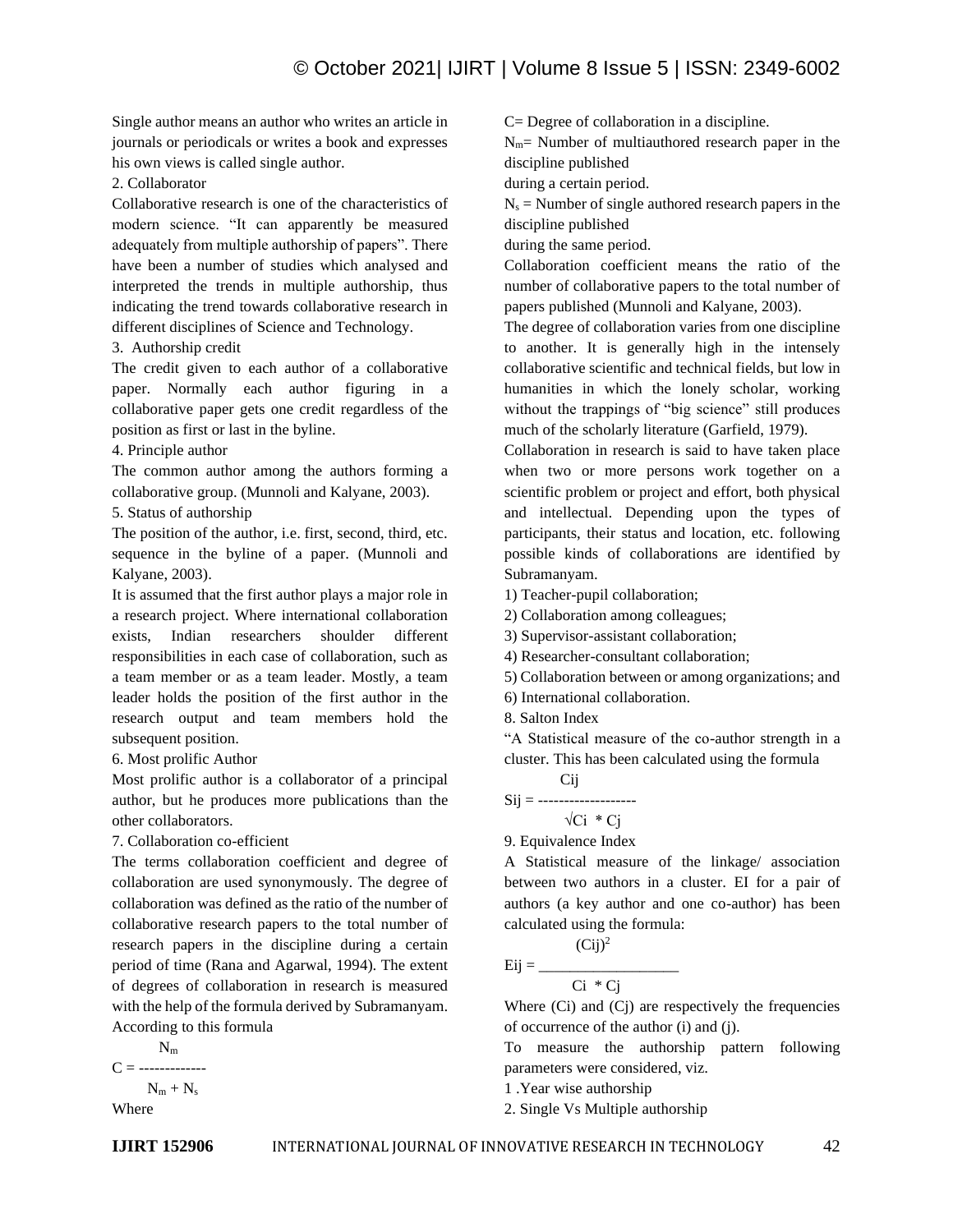- 3. Department wise authorship
- 4. Institution wise authorship
- 5. Country wise authorship
- 6. Most prolific author
	- Salton Index
	- Equivalence Index
	- Collaboration co-efficient
- 7. Status of Authorship
- 8. Authorship position of key authors

## MATERIALS AND METHODS

# Author Productivity

The term author productivity, scientific productivity, publication productivity and trends of publications are used synonymously. A well known productivity indicator is the number of publications produced by scientists, institutions, or research groups. Regarding the author productivity one can say that, author productivity means "authors productiveness or author's efficiency in publication". In other words author productivity can be explained as the effectiveness of productive efforts to produce fruitful publication. Scientometric and Bibliometric techniques have become tools to evaluate the productivity of research institutes, individual researcher, as well as to map the growth of the research field.

To analyze author productivity following parameters were considered.

- 1. Rank list of authors
- 2. Rank list of authors: Author at any position
- 3. Rank list of authors: Author at first position
- 4. Bradford's Law
- 5. Lotka's Law
- 6. Price square root law of scientific productivity
- 7. Year wise productivity and growth of literature
- 8. Year wise productivity of Key authors
- 9. Gender wise productivity
- 10. Chi square test
- 11. Subject wise productivity
- 12. Department wise productivity
- 13. Institution wise productivity
- 14. Country wise productivity

## 1. Rank list of authors

In the age of science, there is competition. Every person has to prove himself physically, economically

and intellectually fit. Intellectual mapping shows the rank of person.

An attempt was made to analyze the total publications of authors writing in Antimicrobial Agents and Chemotherapy Journal, to see who is the topper in publications. The collected data has been analysed under the headings.

Rank list of authors: Author at any position;

Rank list of authors: Author at first position.

Rank list of Authors: Author at any Position

In antimicrobial agents and chemotherapy journal in all 44119 authors have contributed 20114 papers, i.e. 2.19 authors per paper and 0.45 papers per author. Attempt has been further made to rank the authors in the decreasing order of productivity, which is shown in table no. 1.

|          |  |  | Table No. 1. Rank list of Authors: Author at any |  |  |
|----------|--|--|--------------------------------------------------|--|--|
| position |  |  |                                                  |  |  |

| Rank           | Authors                | Total | Percentage |
|----------------|------------------------|-------|------------|
| $\mathbf{1}$   | Appelbaum, Peter.C     | 156   | 0.78       |
| $\overline{c}$ | Courvalin, Patrice.M   | 133   | 0.66       |
| 3              | Nordmann, Patrice      | 132   | 0.66       |
| $\overline{4}$ | Jones, Ronald.N        | 131   | 0.65       |
| 5              | Mitsuhashi, Susumu     | 123   | 0.61       |
| 6              | Drusano, George.L      | 113   | 0.56       |
| 7              | Jacobs, Michael R      | 112   | 0.56       |
| 8              | Neu, Harold.C          | 106   | 0.53       |
| 9              | Clercq, Erik.DE        | 101   | 0.5        |
| 10             | Walsh, Thomas.J        | 97    | 0.48       |
| 11             | Poirel, Laurent        | 96    | 0.48       |
| 12             | Barry, Arthur.L        | 85    | 0.42       |
| 12             | Moellering, Robert.C   | 85    | 0.42       |
| 13             | Thornsberry, Clyde     | 81    | 0.4        |
| 14             | Rybak, Michael J       | 80    | 0.4        |
| 15             | Bergeron, Michel.G     | 79    | 0.39       |
| 16             | Bodey, Gerald.P        | 77    | 0.38       |
| 16             | Carbon, Claude         | 77    | 0.38       |
| 16             | Eliopoulos, George M.  | 77    | 0.38       |
| 16             | Wise, Richard          | 77    | 0.38       |
| 17             | Schinazi, Raymond.F    | 73    | 0.36       |
| 18             | Stevens, David.A       | 72    | 0.36       |
| 19             | Bush, Karen            | 70    | 0.35       |
| 20             | Inoue, Matsuhisa       | 68    | 0.34       |
| 21             | Baquero, Fernando      | 67    | 0.33       |
| 21             | Goldstein, Ellie.J.C   | 67    | 0.33       |
| 21             | Graybill, John.Richard | 67    | 0.33       |
| 22             | Sanders, Christine.C   | 64    | 0.32       |
| 23             | Rinaldi, Michael G     | 63    | 0.31       |
| 24             | Citron, Diane M        | 62    | 0.31       |
| 24             | Pfaller, Michael.A     | 62    | 0.31       |
| 24             | Rossolini, Gian Maria  | 62    | 0.31       |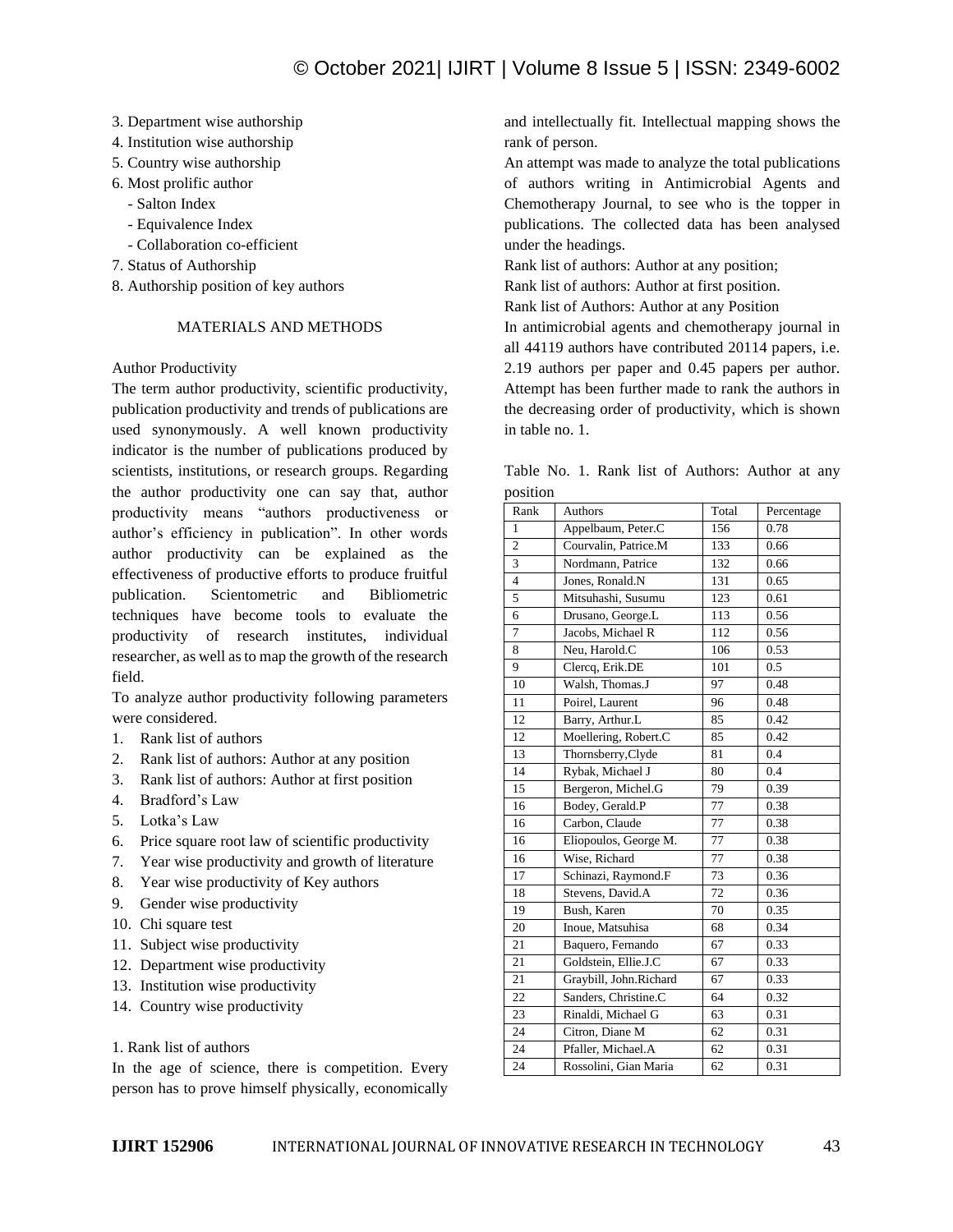The table no. 1.shows authors from amongst 44119 authors at any position. Authors only upto 24th rank have been presented. It was found that Appelbaum, Peter. C has published maximum, i.e. 156 publications, and is topper amongst all authors. Courvalin, Patrice.M 2nd in rank followed by Nordmann, Patrice, Jones Ronald. N, Mitsuhashi Susumu in 3rd, 4th and 5th rank respectively.

The table no. 1. represents authors belonging to Editorial Board in Bold letters. Eliopulos, George. M is chief editor of this journal. He has published 77 papers at any position. It was observed that from the year 1972 to 2010 the journal had 554 experts on the editorial board. Of 554 experts, 408 have published 7136 articles in the journal, and i.e. from amongst editorial board 73.65% have published their papers in the journal. It can be further noted from the table 4.2.1.1.1 that upto 15th rank, 12 are from the editorial board as well as first two ranked viz. Appelbaum, Peter. C, Courvalin, Patrice.M are from editorial board. This indicates that "Experts on editorial board write more papers in the journal" is valid.

Rank List of Authors: Author at first position

Attempt was made to arrange the authors appearing at first-position in decreasing order of productivity in the journal under study, In all there were 11764 authors with 31 ranks, however, the table 2 represents only first 16 ranks.

Table No. 2: Rank list of Authors: Author at first position

| Rank | Name<br>of<br>the Authors | Total<br>No. of<br>Papers | Percentage | Cumulative<br>Total<br>of<br>Paper |
|------|---------------------------|---------------------------|------------|------------------------------------|
| 1    | Goldstein,<br>Ellie.J.C   | 55                        | 0.27       | 55                                 |
| 2    | Neu,<br>Harold.C          | 54                        | 0.27       | 109                                |
| 3    | Wise,<br>Richard          | 47                        | 0.23       | 156                                |
| 4    | Poirel.<br>Laurent        | 39                        | 0.19       | 195                                |
| 5    | Barry,<br>Arthur L        | 38                        | 0.19       | 233                                |
| 6    | Jones,<br>Ronald.N        | 37                        | 0.18       | 270                                |
| 7    | Fass,<br>Robert.J         | 35                        | 0.17       | 305                                |
| 8    | Pankuch,<br>Glenn A       | 30                        | 0.15       | 335                                |
| 9    | Drusano,<br>George L      | 28                        | 0.14       | 363                                |

|    | Andes,                  |    |      |     |
|----|-------------------------|----|------|-----|
| 10 | David. R                | 23 | 0.11 | 386 |
| 10 | Jorgensen,<br>James.H   | 23 | 0.11 | 409 |
| 11 | Clemons,<br>Karl.V      | 22 | 0.11 | 431 |
| 12 | Eliopoulos,<br>George M | 21 | 0.1  | 452 |
| 12 | Kaatz,<br>Glenn W       | 21 | 0.1  | 473 |
| 13 | Bayer,<br>Arnold.S      | 20 | 0.1  | 493 |
| 13 | Fuchs,<br>Peter.C       | 20 | 0.1  | 513 |
| 13 | Roberts,<br>Marilyn C   | 20 | 0.1  | 533 |
| 14 | Bergeron,<br>Michel.G   | 18 | 0.09 | 551 |
| 14 | Graybill,<br>John.R     | 18 | 0.09 | 569 |
| 14 | Jacoby,<br>George.A     | 18 | 0.09 | 587 |
| 14 | Pfaller,<br>Michael.A   | 18 | 0.09 | 605 |
| 14 | Rastogi,<br>Nalin       | 18 | 0.09 | 623 |
| 14 | Rice, Louis<br>B        | 18 | 0.09 | 641 |
| 14 | Sanders,<br>Christine.C | 18 | 0.09 | 659 |
| 14 | Schinazi,<br>Raymond F  | 18 | 0.09 | 677 |
| 15 | Barchiesi,<br>Francesco | 17 | 0.08 | 694 |
| 15 | Giacometti<br>, Andrea  | 17 | 0.08 | 711 |
| 15 | Zhanel,<br>George G     | 17 | 0.08 | 728 |
| 16 | Bodey,<br>Gerald.P      | 16 | 0.08 | 744 |
| 16 | Clercq,<br>Erik.De      | 16 | 0.08 | 760 |
| 16 | Ji,<br>Baohong          | 16 | 0.08 | 776 |
| 16 | Wexler,<br>Hannah M     | 16 | 0.08 | 792 |

It can be noted from the Table. 2 that from amongst 11764 authors appearing at first position. Goldstein, Ellie.J.C has published maximum, i.e. 55 publications, is topper amongst all Authors. Neu, Harold.C Stood 2nd in rank followed by Wise Richard, Poirel Laurent, Barry Arthur. L in 3rd, 4th and 5th rank repressively. The Table. 2 also shows the authors on editorial board in bold letters. Eliopulos, George. M is chief editor of this journal. He has published 21 papers at first position. It was observed that from the year 1972 to 2010 of the total 554 experts representing editorial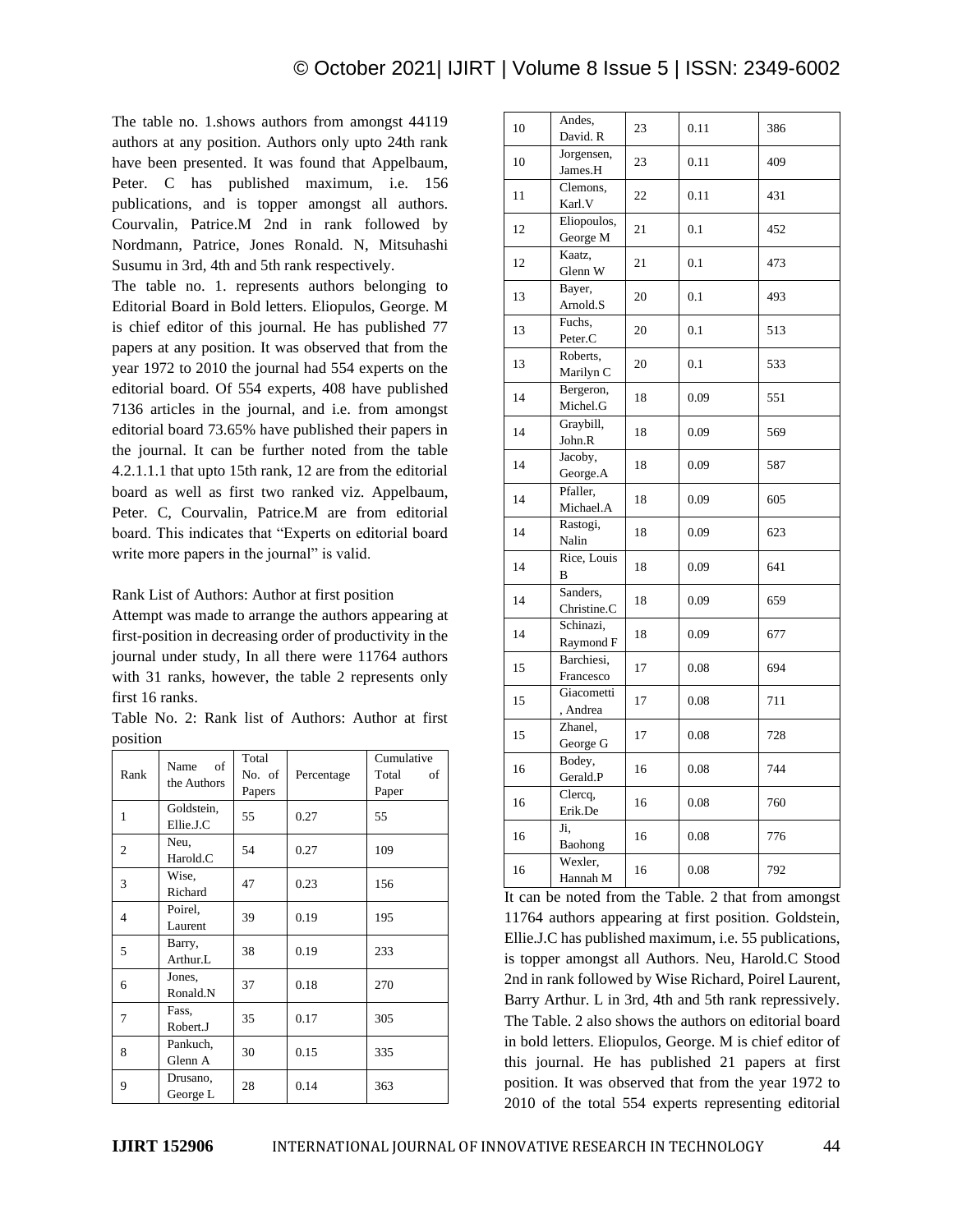board of the journal, 307 having first position in authorship have published 1645 papers, i.e. 55.42% experts from editorial board have published their papers having first position in authorship. It can be further noted from the Table 2. that upto 15th rank, 19 authors are from editorial board. This indicates that "Experts on editorial board write more papers in the journals" is valid.

## Bradford's Law

In 1934 Samuel Clement Bradford has formulated the law of Scattering to describe the distribution of articles on a particular subject in different periodicals. His article, "Sources of information on specific subject" was the first publication on observation on scattering. He explained his empirical law as:

"If scientific journals are arranged in order of decreasing productivity of articles on a given subject, they may be divided into a nucleus of three zones and succeeding zones will be  $1:n: n^2$ ."

In the present set of data number of authors have been arranged in order of decreasing productivity of articles. They were divided in a nucleus of 3 equal zones. Which is shown in Table No. 4.2.2.1 Numbers of articles in each zone were more or less equal, while number authors were increasing in each zone. Which means the data verbally fits into the Bradford's law, however, the data does not fit into the Bradford's law mathematically, hence attempt has been made to represent the data graphically.

| Bradford's Law of Scattering |  |  |  |  |
|------------------------------|--|--|--|--|
|------------------------------|--|--|--|--|

| Zones | No. of Papers | No. of Authors |
|-------|---------------|----------------|
|       | 6671          | 1178           |
| П     | 6671          | 3916           |
| Ш     | 6672          | 6670           |



Bradford's graph of cumulative number of papers versus cumulative number of authors is given here. The rising part of the graph represents the highly productive authors. The point's  $p_1$ ,  $p_2$ , and  $p_3$  on graph are the boundaries of three equiproductive zones in which the same number of articles are covered while number of authors in each zones are in increasing order.

The attempt was made to test applicability of Bradford's Law of scattering, as shown in figure no. 2.. The total numbers of 20014 publications of 11764 authors were divided into 3 equal zones, while number of authors writing similar numbers of papers in each zone are increasing which indicates that data does not fits into the Bradford's law of scattering.

The figure 2. is a graph showing on x axis cumulative number of authors while on y axis cumulative number of papers & a graph was plotted. From y axis a perpendicular was drawn on the graph showing three equal zones of papers i.e.  $Q_1P_1$ ,  $Q_2P_2$ ,  $Q_3P_3$ : Again from x-axis a perpendiculars were drawn intersecting the points  $M_1P_1$ ,  $M_2P_2$ ,  $M_3P_3$ . It can be observed that  $M_1P_1$  first zone covers 1178 authors,  $M_2P_2$  second zone covers the next 3916 authors and third zone  $M_3P_3$ covers the rest of the 6670 authors.

According to Bradford, the relationship between the zones is 1: a:  $a<sup>2</sup>$  while the relationship in each ones of the present studies is 1178: 3916: 6670 which does not fit into the Bradford's distribution mathematically, but data fits into Bradford's Law verbally.

Table No. 3: Productivity of authors based on Lotka's Law

| of<br>Total<br>No. | Observed No. of | of<br>Expected<br>No. |
|--------------------|-----------------|-----------------------|
| Papers             | Authors         | Authors               |
| $\mathbf{1}$       | 8258            | 8258                  |
| $\overline{c}$     | 1899            | 2064.5                |
| 3                  | 727             | 917.55                |
| $\overline{4}$     | 337             | 516.125               |
| 5                  | 186             | 330.32                |
| 6                  | 97              | 229.38                |
| $\tau$             | 61              | 168.53                |
| 8                  | 49              | 129.03                |
| 9                  | 33              | 101.95                |
| 10                 | 22              | 82.58                 |
| 11                 | 20              | 68.24                 |
| 12                 | 19              | 57.34                 |
| 13                 | 8               | 48.86                 |
| 14                 | 3               | 42.13                 |
| 15                 | 13              | 36.7                  |
| 16                 | 4               | 32.25                 |
| 17                 | 3               | 28.57                 |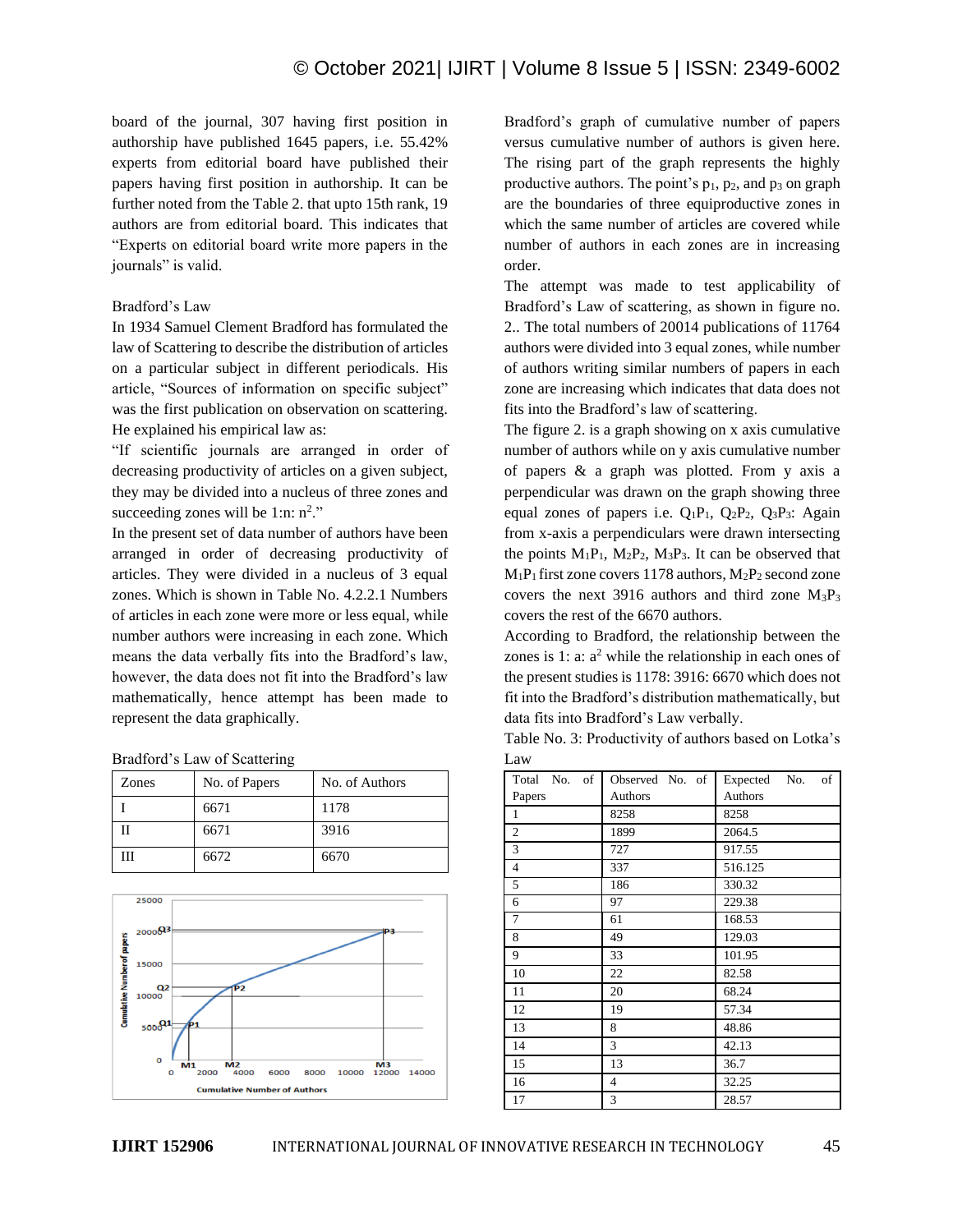| 18     | 8                       | 25.48 |
|--------|-------------------------|-------|
| 19     | $\overline{0}$          | 22.87 |
| $20\,$ | $\overline{\mathbf{3}}$ | 20.64 |
| 21     | $\overline{c}$          | 18.72 |
| 22     | $\mathbf{1}$            | 17.06 |
| 23     | $\overline{c}$          | 15.61 |
| 24     | $\overline{0}$          | 14.33 |
| 25     | $\boldsymbol{0}$        | 13.12 |
| 26     | $\overline{0}$          | 12.21 |
| 27     | $\overline{0}$          | 11.32 |
| 28     | $\mathbf{1}$            | 10.53 |
| 29     | $\overline{0}$          | 9.81  |
| 30     | $\mathbf{1}$            | 9.17  |
| 31     | $\overline{0}$          | 8.59  |
| 32     | $\overline{0}$          | 8.06  |
| 33     | $\overline{0}$          | 7.58  |
| 34     | $\overline{0}$          | 7.14  |
| 35     | $\mathbf{1}$            | 6.74  |
| 36     | $\overline{0}$          | 6.37  |
| 37     | $\mathbf{1}$            | 6.03  |
| 38     | $\mathbf{1}$            | 5.71  |
| 39     | $\mathbf{1}$            | 5.42  |
| 40     | $\mathbf{0}$            | 5.16  |
| 41     | $\overline{0}$          | 4.91  |
| 42     | $\overline{0}$          | 4.68  |
| 43     | $\overline{0}$          | 4.46  |
| 44     | $\overline{0}$          | 4.26  |
| 45     | $\overline{0}$          | 4.07  |
| 46     | $\boldsymbol{0}$        | 3.9   |
| 47     | 1                       | 3.73  |
| 48     | $\overline{0}$          | 3.58  |
| 49     | $\overline{0}$          | 3.43  |
| 50     | $\overline{0}$          | 3.3   |
| 51     | $\overline{0}$          | 3.17  |
| 52     | $\overline{0}$          | 3.05  |
| 53     | $\overline{0}$          | 2.93  |
| 54     | $\mathbf{1}$            | 2.83  |
| 55     | $\mathbf{1}$            | 2.72  |

Determination of Estimated Proportion of Authors Having found the value of  $\alpha$ , Lotka'a fraction  $1/n^{\alpha}$  was summed up for all the values of  $N = \alpha$  applying Euler-Maclauring formula of summation. Then the sum was used as diviser for 1/n to determine the proportion of the total number of authors who should be expected to produce n papers (in the case of present study, (n=1, 2, 3, 4…55). Following formula was used to find the proportions, first the value of S was calculated by using the formula;

S= $\Sigma 1/n^{\alpha} = \Sigma 1/n^{3.65} = 1.111007146$  $n=1$   $n=1$ 

For present study where S=sum of Lotka's modified ratio for the value of  $\alpha$  =3.65 which is equal to 1.111007146.

The expected number of authors (An) was calculated for present set of data by using the formula:

$$
1/n^{\alpha}
$$
  
An=- $\cdots$  x T  
S

Where  $\alpha$  is the productivity constant T is total number of authors An is the total number of expected authors producing n papers.

Where  $n=1, 2, 3, 4, 5, \ldots, 55$  the values for An are shown in table no. 4.2.3.2

## Application of Statistical Tests

After the values of  $\alpha$ , S and proportions of authors (An) were determined, observed and estimated values of the proportions were statistically tested by applying chi-square test and K.S. Test as shown in table no. 3.

| of<br>No.<br>Contributions | of<br>No.<br>authors<br>observed | Observed    | Sn(X)   | No. of authors<br>expected (An) | Expected | Fo $(X)$  | $\{Fo(x) - Sn(x)\}\$ | Maximum |
|----------------------------|----------------------------------|-------------|---------|---------------------------------|----------|-----------|----------------------|---------|
|                            | 8258                             | 0.702151178 | 0.70215 | 10595.4955                      | 0.900901 | 0.900901  | 0.198751             |         |
| $\overline{2}$             | 1899                             | 0.161465862 | 0.86362 | 844.037587                      | 0.071766 | 0.9726668 | 0.109050939          |         |
| 3                          | 727                              | 0.061814472 | 0.92543 | 192.144825                      | 0.016337 | 0.9890043 | 0.063573924          |         |
| 4                          | 337                              | 0.028654026 | 0.95408 | 67.2360672                      | 0.005717 | 0.9947211 | 0.040636765          |         |
| 5                          | 186                              | 0.015814982 | 0.9699  | 29.7769873                      | 0.002532 | 0.997253  | 0.027353624          |         |
| 6                          | 97                               | 0.008247598 | 0.97815 | 15.3062643                      | 0.001301 | 0.9985544 | 0.020407469          |         |
|                            | 61                               | 0.005186634 | 0.98333 | 8.71993856                      | 0.000741 | 0.9992958 | 0.015962263          |         |
| 8                          | 49                               | 0.004166312 | 0.9875  | 5.35600278                      | 0.000455 | 0.9997512 | 0.012251355          |         |
| 9                          | 33                               | 0.002805884 | 0.99031 | 3.48446504                      | 0.000296 | 1.0000475 | 0.009741744          |         |
| 10                         | 22                               | 0.001870589 | 0.99218 | 2.37203597                      | 0.000202 | 1.0002492 | 0.008072841          |         |
| 11                         | 20                               | 0.001700536 | 0.99388 | 1.67508932                      | 0.000142 | 1.0003916 | 0.006514733          |         |
| 12                         | 19                               | 0.001615509 | 0.99549 | 1.21929761                      | 0.000104 | 1.0004953 | 0.005002897          |         |

| Table No. 4 Productivity Trend: Proportion of Authors |  |  |
|-------------------------------------------------------|--|--|
|-------------------------------------------------------|--|--|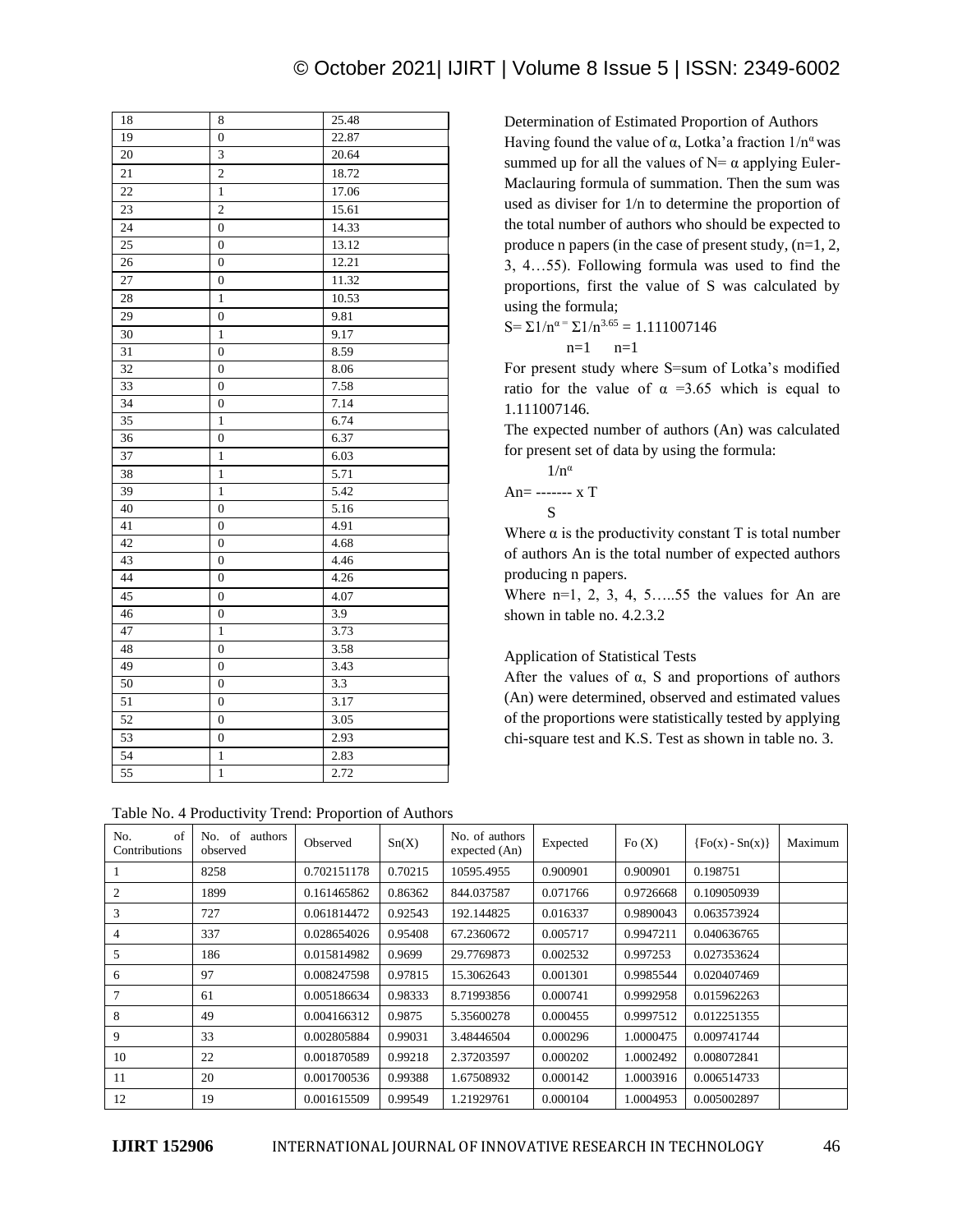# © October 2021| IJIRT | Volume 8 Issue 5 | ISSN: 2349-6002

| 13 | 8                        | 0.000680214      | 0.99617      | 0.91103912  | 7.75E-05    | 1.0005728 | 0.004400145 |  |
|----|--------------------------|------------------|--------------|-------------|-------------|-----------|-------------|--|
| 14 | 3                        | 0.00025508       | 0.99643      | 0.69463065  | 5.91E-05    | 1.0006318 | 0.004204127 |  |
| 15 | 13                       | 0.001105348      | 0.99753      | 0.53999306  | 4.59E-05    | 1.0006777 | 0.003144693 |  |
| 16 | $\overline{\mathcal{L}}$ | 0.000340107      | 0.99787      | 0.42666138  | 3.63E-05    | 1.000714  | 0.002840863 |  |
| 17 | 3                        | 0.00025508       | 0.99813      | 0.34196583  | 2.91E-05    | 1.0007431 | 0.002614859 |  |
| 18 | 8                        | 0.000680214      | 0.99881      | 0.27757262  | 2.36E-05    | 1.0007667 | 0.001958246 |  |
| 19 | $\boldsymbol{0}$         | $\mathbf{0}$     | 0.99881      | 0.22786133  | 1.94E-05    | 1.0007861 | 0.00197762  |  |
| 20 | 3                        | 0.00025508       | 0.99906      | 0.18895648  | 1.61E-05    | 1.0008021 | 0.001738606 |  |
| 21 | $\mathfrak{2}$           | 0.000170054      | 0.99923      | 0.15813239  | 1.34E-05    | 1.0008156 | 0.001581998 |  |
| 22 | $\mathbf{1}$             | 8.50268E-05      | 0.99932      | 0.13343768  | 1.13E-05    | 1.0008269 | 0.001508317 |  |
| 23 | $\overline{c}$           | 0.000170054      | 0.99949      | 0.11345266  | 9.65E-06    | 1.0008366 | 0.00134791  |  |
| 24 | $\boldsymbol{0}$         | $\boldsymbol{0}$ | 0.99949      | 0.0971293   | 8.26E-06    | 1.0008448 | 0.001356169 |  |
| 25 | $\boldsymbol{0}$         | $\overline{0}$   | 0.99949      | 0.08368358  | 7.12E-06    | 1.0008519 | 0.001363284 |  |
| 26 | $\boldsymbol{0}$         | $\overline{0}$   | 0.99949      | 0.0725218   | 6.17E-06    | 1.0008581 | 0.001369451 |  |
| 27 | $\boldsymbol{0}$         | $\overline{0}$   | 0.99949      | 0.0631893   | 5.37E-06    | 1.0008635 | 0.001374823 |  |
| 28 | $\mathbf{1}$             | 8.50268E-05      | 0.99957      | 0.05533431  | 4.7E-06     | 1.0008682 | 0.001294501 |  |
| 29 | $\boldsymbol{0}$         | $\mathbf{0}$     | 0.99957      | 0.04868202  | 4.14E-06    | 1.0008723 | 0.001298641 |  |
| 30 | $\mathbf{1}$             | 8.50268E-05      | 0.99966      | 0.04301587  | 3.66E-06    | 1.000876  | 0.001217271 |  |
| 31 | $\boldsymbol{0}$         | $\overline{0}$   | 0.99966      | 0.03816375  | 3.24E-06    | 1.0008792 | 0.001220516 |  |
| 32 | $\mathbf{0}$             | $\overline{0}$   | 0.99966      | 0.03398786  | 2.89E-06    | 1.0008821 | 0.001223406 |  |
| 33 | $\boldsymbol{0}$         | $\overline{0}$   | 0.99966      | 0.03037704  | 2.58E-06    | 1.0008847 | 0.001225989 |  |
| 34 | $\boldsymbol{0}$         | $\boldsymbol{0}$ | 0.99966      | 0.02724101  | 2.32E-06    | 1.000887  | 0.001228305 |  |
| 35 | $\mathbf{1}$             | 8.50268E-05      | 0.99974      | 0.02450603  | 2.08E-06    | 1.0008891 | 0.001145362 |  |
| 36 | $\boldsymbol{0}$         | $\overline{0}$   | 0.99974      | 0.02211145  | 1.88E-06    | 1.000891  | 0.001147242 |  |
| 37 | $\mathbf{1}$             | 8.50268E-05      | 0.99983      | 0.02000714  | 1.7E-06     | 1.0008927 | 0.001063917 |  |
| 38 | $\mathbf{1}$             | 8.50268E-05      | 0.99991      | 0.01815144  | 1.54E-06    | 1.0008942 | 0.000980433 |  |
| 39 | $\mathbf{1}$             | 8.50268E-05      | $\mathbf{1}$ | 0.01650956  | 1.4E-06     | 1.0008956 | 0.00089681  |  |
| 40 | $\boldsymbol{0}$         | $\boldsymbol{0}$ | $\mathbf{1}$ | 0.01505228  | 1.28E-06    | 1.0008969 | 0.00089809  |  |
| 41 | $\boldsymbol{0}$         | $\boldsymbol{0}$ | $\mathbf{1}$ | 0.01375499  | 1.17E-06    | 1.0008981 | 0.00089926  |  |
| 42 | $\boldsymbol{0}$         | $\boldsymbol{0}$ | $\mathbf{1}$ | 0.01259683  | 1.07E-06    | 1.0008992 | 0.000900331 |  |
| 43 | $\boldsymbol{0}$         | $\boldsymbol{0}$ | $\mathbf{1}$ | 0.0115601   | 9.83E-07    | 1.0009001 | 0.000901314 |  |
| 44 | $\boldsymbol{0}$         | $\overline{0}$   | $\mathbf{1}$ | 0.01062965  | 9.04E-07    | 1.000901  | 0.000902217 |  |
| 45 | $\boldsymbol{0}$         | $\mathbf{0}$     | $\mathbf{1}$ | 0.00979255  | 8.33E-07    | 1.0009019 | 0.00090305  |  |
| 46 | $\mathbf{0}$             | $\overline{0}$   | 1            | 0.00903764  | 7.68E-07    | 1.0009026 | 0.000903818 |  |
| 47 | $\mathbf{1}$             | 8.50268E-05      | 1.00008      | 0.00835534  | 7.1E-07     | 1.0009034 | 0.000819502 |  |
| 48 | $\boldsymbol{0}$         | $\boldsymbol{0}$ | 1.00008      | 0.00773732  | 6.58E-07    | 1.000904  | 0.00082016  |  |
| 49 | $\boldsymbol{0}$         | $\boldsymbol{0}$ | 1.00008      | 0.00717638  | 6.1E-07     | 1.0009046 | 0.00082077  |  |
| 50 | $\boldsymbol{0}$         | $\boldsymbol{0}$ | 1.00008      | 0.00666624  | 5.67E-07    | 1.0009052 | 0.000821337 |  |
| 51 | $\boldsymbol{0}$         | $\boldsymbol{0}$ | 1.00008      | 0.00620141  | 5.27E-07    | 1.0009057 | 0.000821864 |  |
| 52 | 0                        | $\boldsymbol{0}$ | 1.00008      | 0.00577709  | 4.91E-07    | 1.0009062 | 0.000822355 |  |
| 53 | $\boldsymbol{0}$         | $\boldsymbol{0}$ | 1.00008      | 0.00538908  | 4.58E-07    | 1.0009067 | 0.000822814 |  |
| 54 | 1                        | 8.50268E-05      | 1.00017      | 0.00503366  | 4.28E-07    | 1.0009071 | 0.000738215 |  |
| 55 | $\mathbf{1}$             | 8.50268E-05      | 1.00025      | 0.00470758  | 4E-07       | 1.0009075 | 0.000653588 |  |
|    | 11764                    | 1.000255081      |              | 11771.67184 | 1.000906257 |           |             |  |
|    |                          |                  |              |             |             |           |             |  |

The table depicts productivity trend with trend in proportion of authors where only first authors were considered with exponent value of  $\alpha$  = 3.65 Dmax =0.198751

Dmax =  $|Fo (x) - Sn (x) | = 0.198751$ 

At 0.01 level of significance K-S. static  $= 1.63 / s$ qrt  $(11764) = 0.01503022$  Dmax=0.198751>0.01503022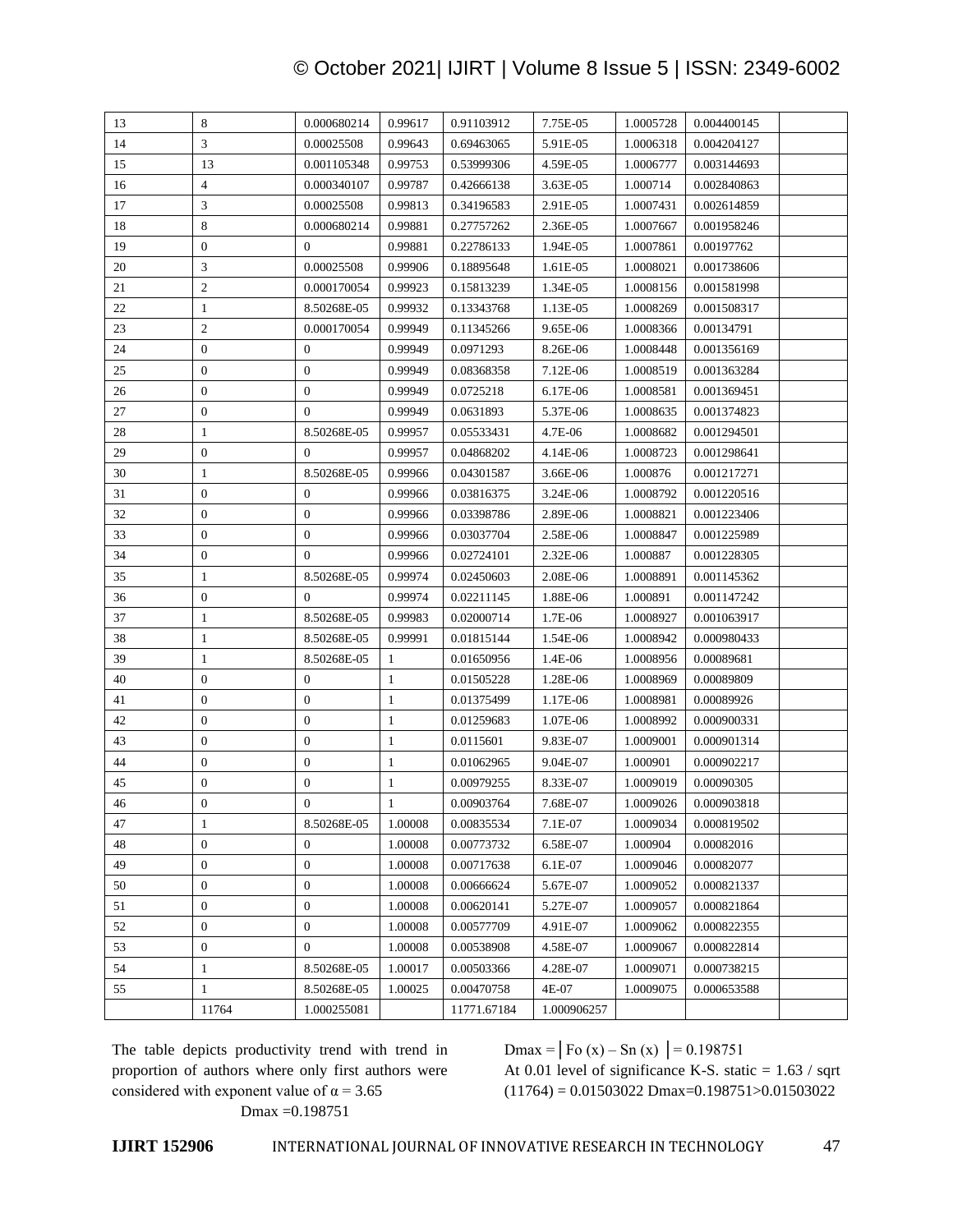Therefore data does not fit into generalised form of lotka's law with exponent value of  $\alpha = 3.65$ .

## RESULTS AND DISCUSSION

Of the total number of authors (authors at any position) it was found that Appelbaum, Peter.C has published maximum, i.e. 156 publications, and is topper amongst all authors. Second highest is Courvalin, Patrice.M followed by Nordman Patrice, Jones Ronald.N, Mitsuhashi Susuu in  $3<sup>rd</sup>$ ,  $4<sup>th</sup>$  and  $5<sup>th</sup>$  rank respectively. From the year 1972 to 2010 the journal had 554 experts on the editorial board. Of 554 experts, 408 have published 7136 articles in the journal, i.e. from amongst editorial board 73.65% have published their papers in the journal. It was further noted that upto  $15<sup>th</sup>$ rank, 12 are from the editorial board as well as first two ranked viz. Appelbaum, Peter.C, Courvalin, Patrice.M are from editorial board.

The rank of authors at first position based on the total number of publications, it was found that Goldstein, Ellie.J.C has published maximum, i.e. 55 publications, and is topper amongst all authors at first position. Second highest is Neu, Harold.C followed by Wise, Richard, Poirel Laurent, Barry Arthur,L in 3rd, 4th and 5<sup>th</sup> rank repressively.

#### REFERENCES

- [1] Adhe G.D. (2008) Productivity Patterns of Scientist in Marathwada: A Bibliometric Study. Published Ph. D.Thesis.
- [2] Ajiferruke, I. et al. (1988). Collaborative coefficient: a single measure of the degree of collaboration in research. Scientometrics, 14, 421-433.
- [3] Alfaraz, P.H. et al. (2004). Bibliometric study on food science and technology: scientific production in Iberian-American countries (1991- 2000). Scientometrics, 61, 1, 89-102.
- [4] Ali, Amjad, (Comp.) (2006). Ane's Encyclopedic dictionary of Library & Information Science. New Delhi : Ane Books India.
- [5] Alimohammadi Dariush. (2006). Webliometrics: a new horizon in information research. Library review, 55, 6, 344-348.
- [6] Allen Bryee and Reser David (1990). Content analysis in library and information Science research. Lib and Info. Sc. Research, 12, 215-62.
- [7] Babu, A. Ramesh and Singh, Y.P. (1998). Determinants of research productivity. Scientometrics, 43, 309-329.
- [8] Bradford, S.C. (1934). Sources of information on specific subjects. Engineering, 137, 85-86.
- [9] Bradford, S.C. (1948). Documentation. London. Crosby Lockwood.
- [10]Bradford, S.C. (1953). Documentation (2nd.ed.). London: Crosby Lookwood. 152.
- [11] Egghe, L. (1986). On the 80/20 rule. Scientometrics, 10, 1-2, 55-68.
- [12]Egghe, L. (1988). Methodological aspects of bibliometrics. Library science, 25, 179-91.
- [13]Egghe, L. R. Rousseau (1990). Informetrics 89- 90: selection of papers submitted for the second international conference on bibliometrics, Scientometrics and informetrics, 1989 July 5-7. London, Ontario, canda.
- [14] Garfield, E. (1979). Citation Indexing: Its Theory and Application in Science, Technology and Humanities, John Wiley & Sons Inc., New York.
- [15]Garfield, E. (1990). Key Words plus. Current contents, 32 3-7.
- [16]Garfield, E. (1998). Random thoughts on citationlogy: its theory and practice. Scientometrics, 43, 1, 69-76.
- [17]Hulme, E.W. (1922). Statistical bibliography in relation to growth of modern civilisation, Lectures delivered at Cambridge University in may 1922.
- [18]Hulme, E.W. (1923). Statistical bibliography in relation to the growth of modern civilization. Grafton, London, 44.
- [19]Ingwersen, P, E. H. Christensen (1917). Data set isolation for bibliometric online analyses of research publications: Fundamental methodological issues. Journal of the American Society for Information Science, 48, 205-217.
- [20]Lotka, A.J. (1926). The frequency Distribution of scientific productivity. Journal of the Washington Academy of Sciences, 16, 12, 317-326.
- [21]Mandal, Akhilesh & Sain, Chitta Ranjan. (1993). Collaborative Research by the Scientists of a particular country Vis-à-vis by the scientists of Different Countries in the field of Geo-science. Iaslic Bulletin, 38, 3, 137-138.
- [22]Mandelbrot, B. (1954). Structure formelle des texts et communication. World, 10, 1-27.